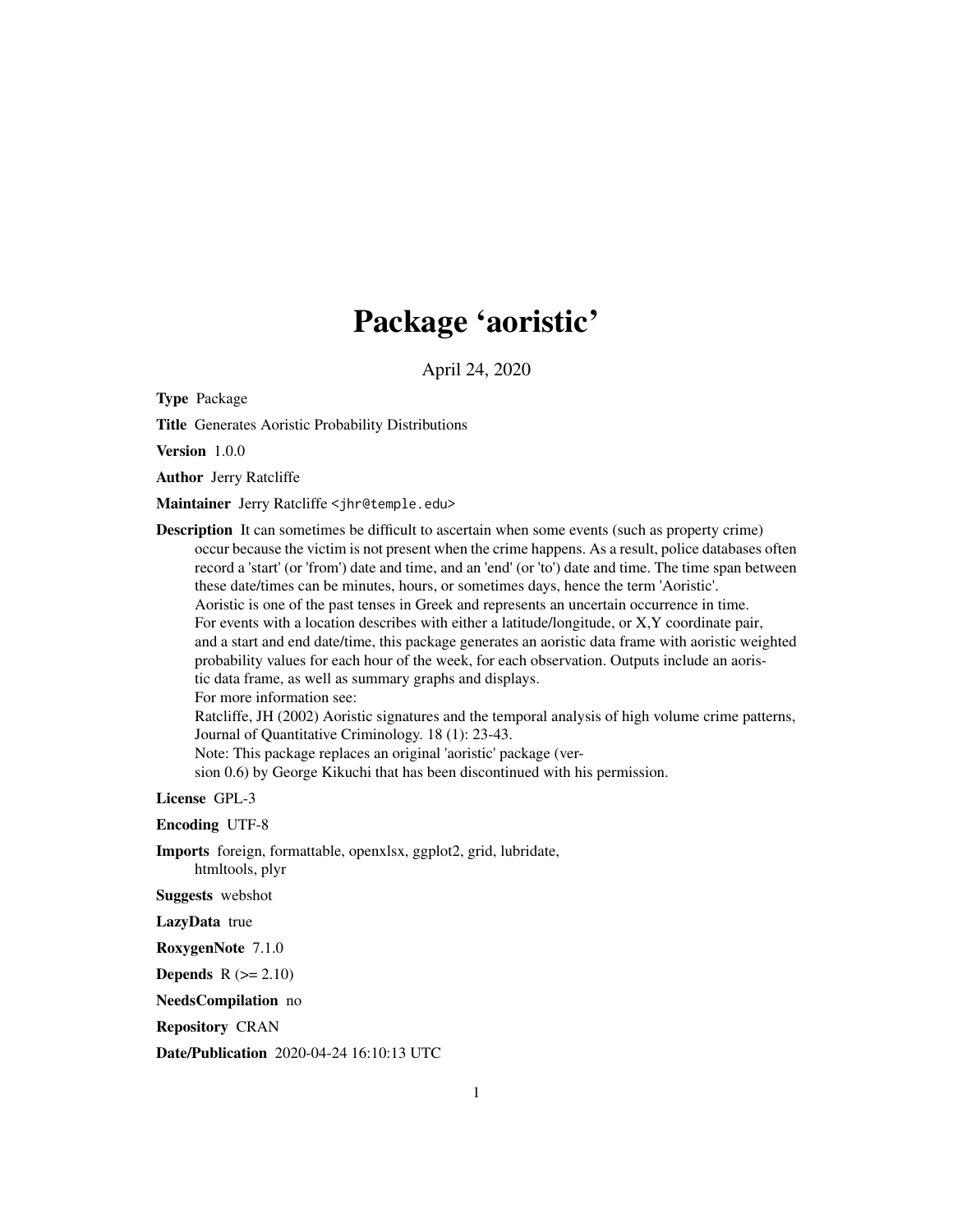# <span id="page-1-0"></span>R topics documented:

| Index |  |
|-------|--|
|       |  |
|       |  |
|       |  |
|       |  |
|       |  |
|       |  |
|       |  |
|       |  |
|       |  |

aoristic.datacheck *Check aoristic input data*

#### Description

A function that flags datetime errors with aoristic input data.

#### Usage

aoristic.datacheck(data1, Xcoord, Ycoord, DateTimeFrom, DateTimeTo)

# Arguments

| data1        | data.frame with a minimum of 4 columns with X, Y coords, Start and End<br>date/time |
|--------------|-------------------------------------------------------------------------------------|
| Xcoord       | a vector of the X coordinate or latitude (numeric object)                           |
| Ycoord       | a vector of the Y coordinate or longitude (numeric object)                          |
| DateTimeFrom | a vector of the column name for FromDateTime (POSIX et date-time object)            |
| DateTimeTo   | a vector of the column name for ToDateTime (POSIX et date-time object)              |

# Details

The aoristic.df function handles data with Start (or From) and End (or To) datetime objects. Sometimes these data can be messy or inaccurately recorded (such as crime data from some police departments). This function checks for common problems and reports the result in a column labeled 'aoristic\_datacheck'.

Rows with missing 'End' information are flagged with '1' and counted in the console. Rows where the 'End' datetime occurs before the 'Start' datetime are flagged '2'.

Note that aoristic.df() will still run even with the data issues. Where the 'End' datetime is missing, the aoristic value will be assigned to the 'Start' datetime hour. When the 'End' datetime comes before the 'Start' datetime, the 'Start' datetime is only used and again, the aoristic value is assigned to the 'Start' datetime hour.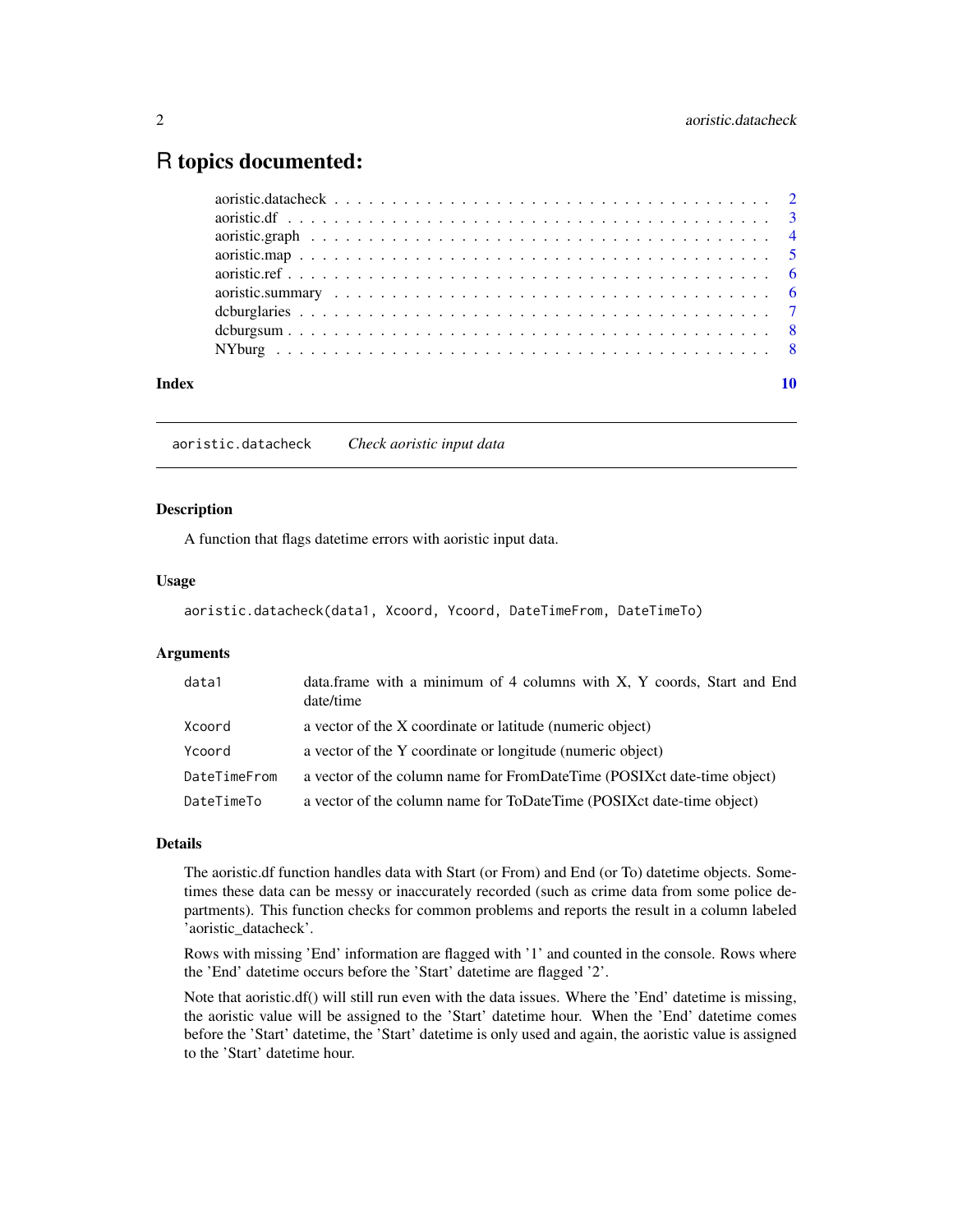#### <span id="page-2-0"></span>aoristic.df 3

#### Value

A data frame flagging any problems or logical errors from an aoristic data check

#### References

Ratcliffe, J. H. (2002). Aoristic signatures and the spatio-temporal analysis of high volume crime patterns. Journal of Quantitative Criminology, 18(1), 23-43.

#### Examples

datacheck.df <- aoristic.datacheck(dcburglaries, 'X', 'Y', 'StartDateTime', 'EndDateTime')

aoristic.df *Calculate aoristic weights*

#### Description

Calculates aoristic proportional weights across 168 units representing each hour of the week (24 hours x 7 days). It is designed for situations when an event time is not know but could be spread across numerous hours or days, and is represented by a Start (or From) date and time, and an End (or To) date and time. The output retains the source data, and can be reimported into a GIS for spatial analysis. The output from this function is used in other aoristic library functions.

#### Usage

aoristic.df(data1, Xcoord, Ycoord, DateTimeFrom, DateTimeTo)

#### Arguments

| data1        | data frame with a minimum of 4 columns with X, Y coords, Start and End<br>date/time |
|--------------|-------------------------------------------------------------------------------------|
| Xcoord       | a vector of the event X coordinate or latitude (numeric object)                     |
| Ycoord       | a vector of the event Y coordinate or longitude (numeric object)                    |
| DateTimeFrom | a vector of the column name for FromDateTime (POSIX ct date-time object)            |
| DateTimeTo   | a vector of the column name for ToDateTime (POSIXct date-time object)               |

#### Details

NOTE: If an observation is missing the End/To datetime, the entire aoristic weight (1.0) will be assigned to the hour block containing the Start/From datetime. Events with start datetime events after the end datetime will also be assigned to the hour block containing the Start/From datetime. Events with time spans lasting more than one week (>168 hours) will default to a time span of 168 hours and a value of  $\sim 0.0059$  (1/168) assigned to each day/hour.

#### Value

A data frame with aoristic values for each hour of the week for each observation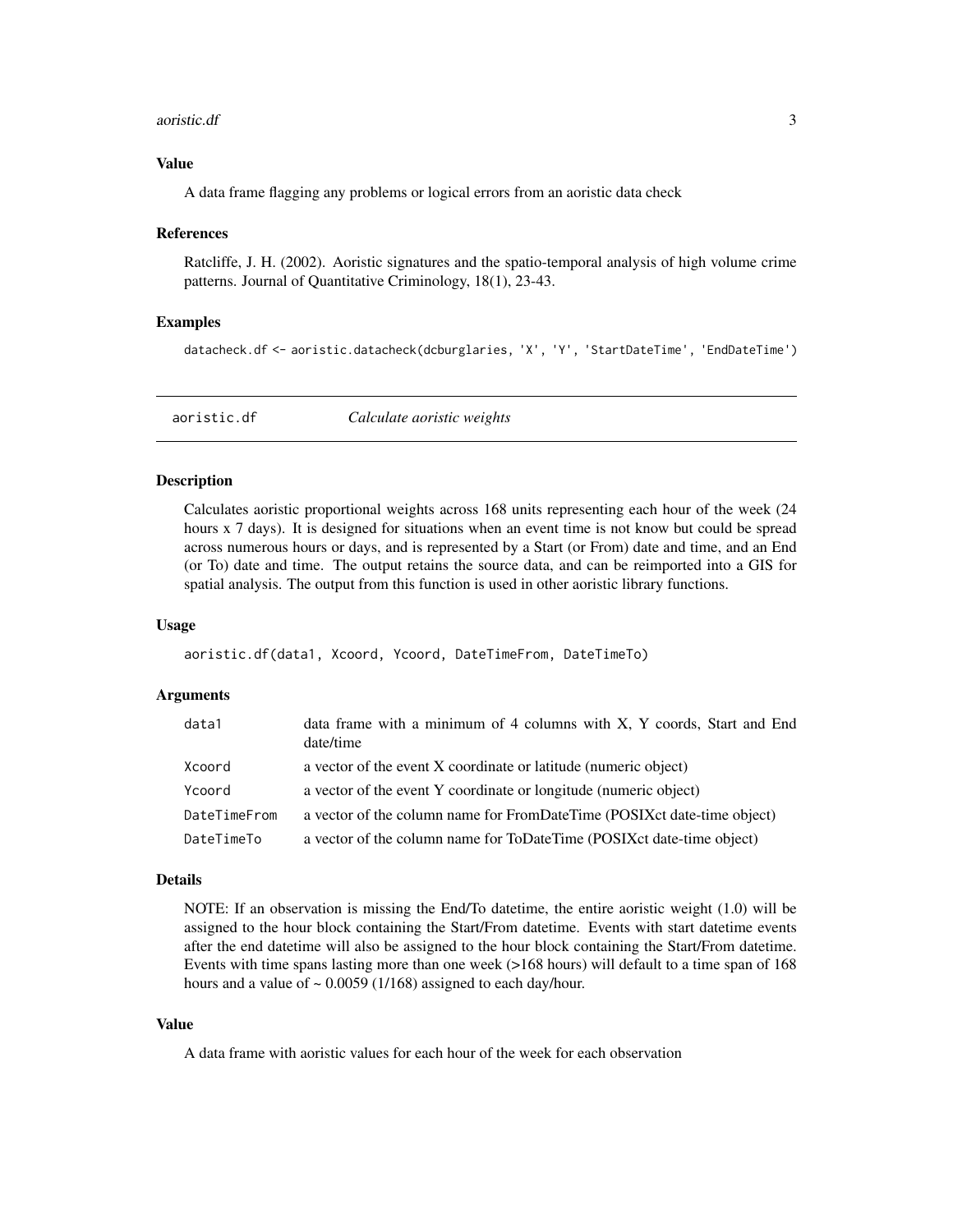# <span id="page-3-0"></span>References

Ratcliffe, J. H. (2002). Aoristic signatures and the spatio-temporal analysis of high volume crime patterns. Journal of Quantitative Criminology, 18(1), 23-43.

# Examples

```
df <- aoristic.df(dcburglaries, 'X', 'Y', 'StartDateTime', 'EndDateTime')
```
aoristic.graph *Create aoristic distribution chart*

# Description

Takes the output from the aoristic.summary() function and converts that data frame into a series of eight charts for each day of the week (and a total chart) based on the aggregate aoristic distribution of the events. Option (marks = TRUE) adds small tick marks showing the (y-axis adjusted) overall weekly distribution for comparison to the daily value.

# Usage

aoristic.graph(data1, marks = FALSE)

# Arguments

| data1 | a data frame output from the aoristic2.df function                          |
|-------|-----------------------------------------------------------------------------|
| marks | marks=FALSE. TRUE shows tick marks for week distribution. Default is FALSE. |

#### References

Ratcliffe, J. H. (2002). Aoristic signatures and the spatio-temporal analysis of high volume crime patterns. Journal of Quantitative Criminology, 18(1), 23-43.

# Examples

```
aoristic.graph(dcburgsum)
aoristic.graph(dcburgsum, TRUE)
```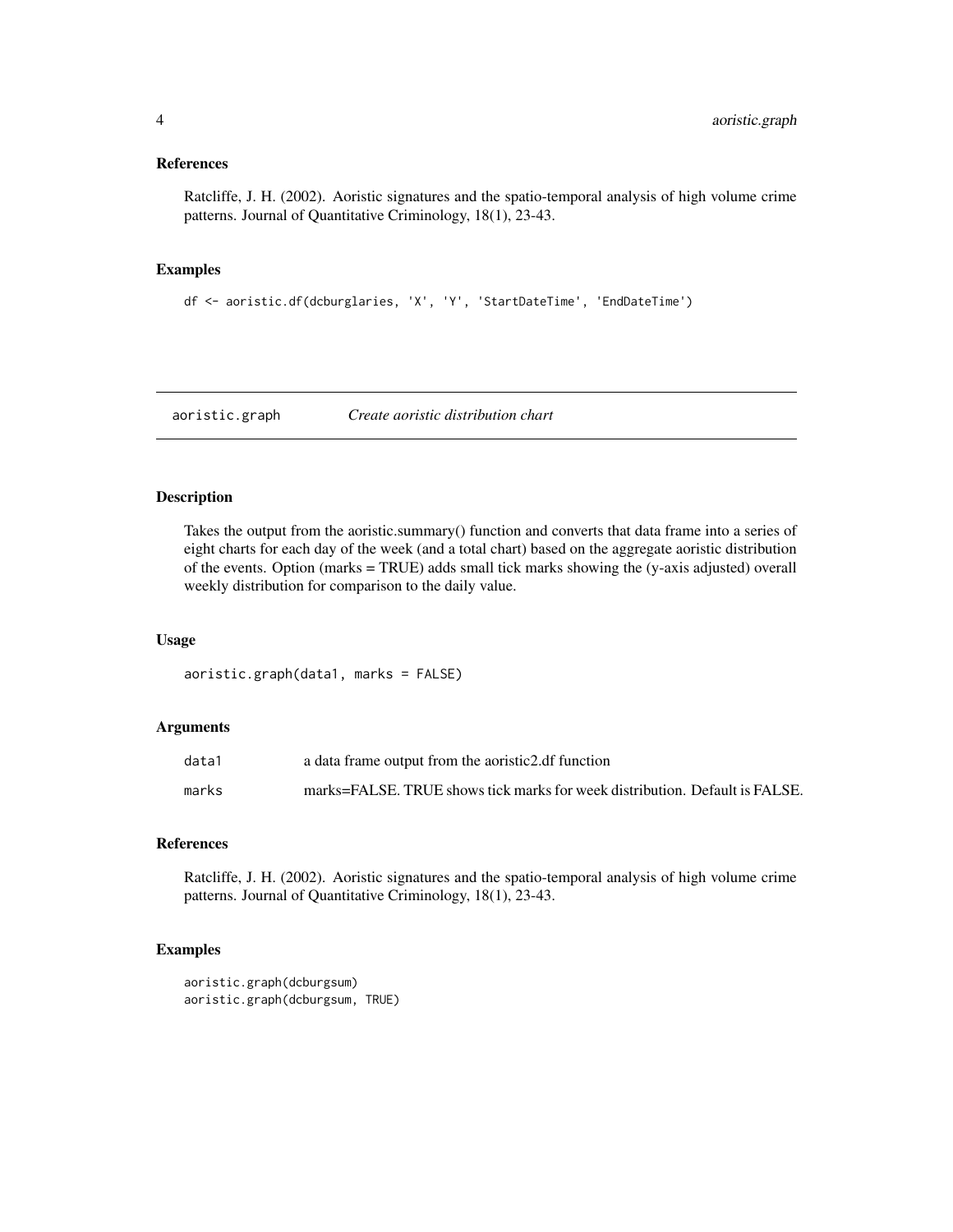<span id="page-4-0"></span>

# Description

Creates a plot showing aoristic probability values for one hour of the week. The X, Y coordinate pair (or latitude and longitude) are used to create a plot that shows each event that could have occured in the user- selected hour. Each event is color coded to represent the aoristic weight, range >0 to 1. Events with weight 1 definitely occurred during that hour, while events with values at the lower end of the range could have occured at one of many hours. For guidance on which day/hour is represented by a number, use aoristic.ref()

#### Usage

```
aoristic.map(data1, AorHour = "1")
```
# Arguments

| data1   | a data frame output from the aoristic.df function          |
|---------|------------------------------------------------------------|
| AorHour | user-selected number for an hour in the week (range 1-168) |

# Value

A ggplot object

# References

Ratcliffe, J. H. (2002). Aoristic signatures and the spatio-temporal analysis of high volume crime patterns. Journal of Quantitative Criminology, 18(1), 23-43.

# Examples

```
## Not run:
aor.plot <- aoristic.map(aor.df, 25)
## End(Not run)
```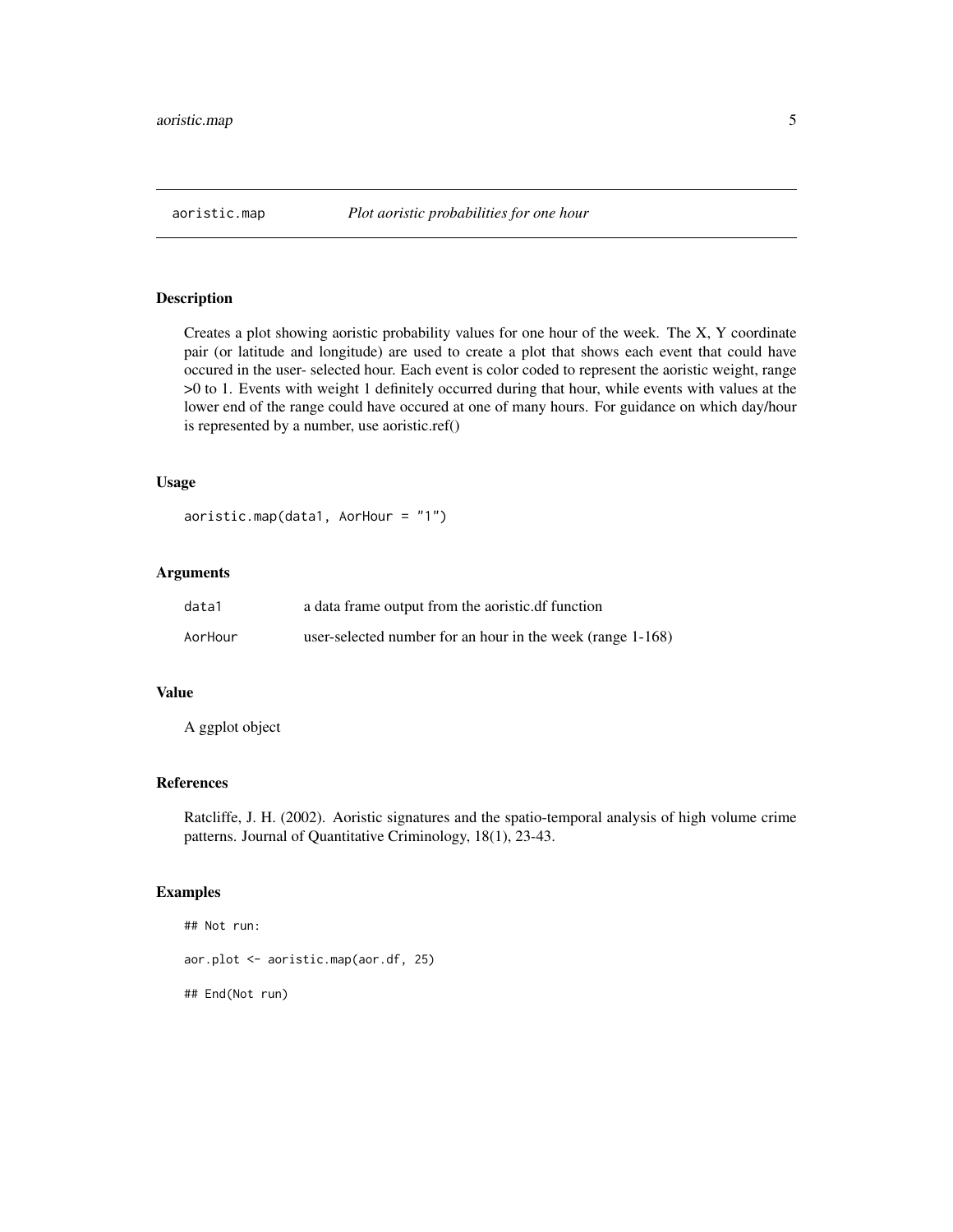<span id="page-5-0"></span>

#### **Description**

Creates and views a simple data frame with reference hour of the week. This is a reference for the aoristic.map function that requires a user-selected hour in order to map spatial distribution for the requested one hour time period.

#### Usage

aoristic.ref()

# Details

NOTE: The jpg from aoristic.summary does not use the same day/hour layout. Sunday is moved to the end of the layout to make the weekend period clearer to the user.

# Value

A data frame

# References

Ratcliffe, J. H. (2002). Aoristic signatures and the spatio-temporal analysis of high volume crime patterns. Journal of Quantitative Criminology, 18(1), 23-43.

aoristic.summary *Summarize weekly aoristic weights*

# Description

Summarizes the sum of aoristic weights for each hour of the week, based on output from an aoristic data frame (created by aoristic.df). The function returns a data frame, with optional outputs. Option 'xlsx' sends the data frame to an Excel spreadsheet in the same folder as the source data. Filenames increment to prevent overwriting previous analyses. Using option 'jpg' creates a color coded summary table in jpg format in the same folder as the source data. The filename is aoristic\_distribution.jpg and it will overwrite previous files of the same name. The function will attempt to open the jpg file for the user.

NOTE: Be aware that the distribution of values is NOT the same as the aoristic.ref() output, because the summary charts and graphs move Sunday to the end of the week to keep the weekend together.

#### Usage

aoristic.summary(data1, output =  $"$ )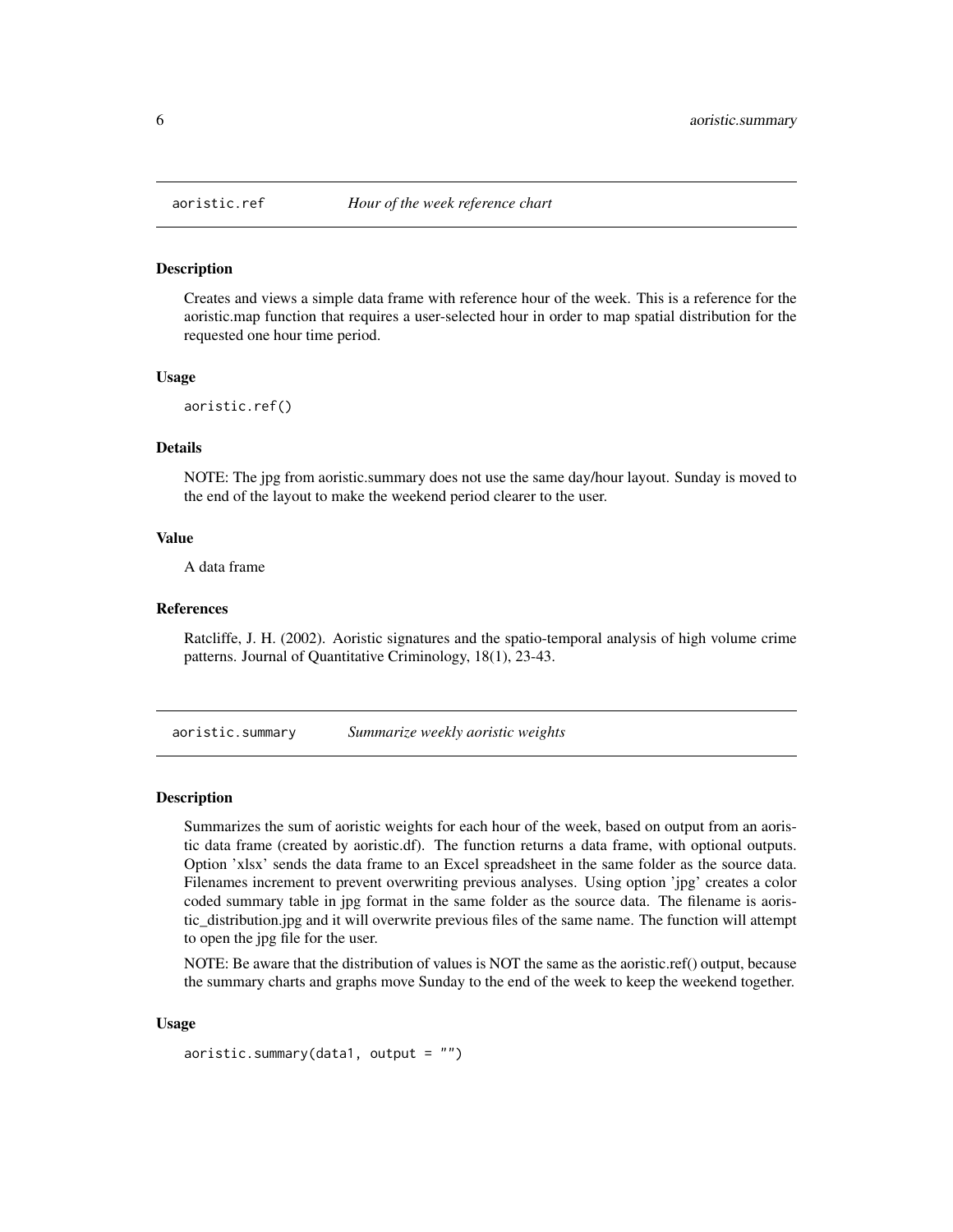# <span id="page-6-0"></span>dcburglaries 7

#### Arguments

| data1  | a data frame output from the aoristic.df function                                                     |
|--------|-------------------------------------------------------------------------------------------------------|
| output | output $=$ 'xlsx' for an Excel format output $\#$ ' output $=$ 'ipg' for JPG grid, blank<br>otherwise |

# Value

A data frame with aoristic values summed for each hour of the week

# References

Ratcliffe, J. H. (2002). Aoristic signatures and the spatio-temporal analysis of high volume crime patterns. Journal of Quantitative Criminology, 18(1), 23-43.

#### Examples

```
## Not run:
aor.summary <- aoristic.summary(aor.df)
aor.summary <- aoristic.summary(aor.df, 'xlsx')
aor.summary <- aoristic.summary(aor.df, 'jpg')
```
## End(Not run)

dcburglaries *Burglaries, Washington DC, first six months of 2016*

# Description

A dataset containing the X and Y coordinates of burglaries, with the start and end date and times of the crimes. Sourced from Open Data Washington DC with start date in the first six months 2016. X, Y geometry for Washington DC is from FIPS 1900 (crs 7058).

#### Usage

dcburglaries

#### Format

A data frame with 1025 rows and 4 variables:

X X coordinate of burglary location

Y Y coordinate of burglary location

StartDateTime Start date and time of the burglary in POSIXct format EndDateTime End date and time of the burglary in POSIXct format

#### Source

<https://opendata.dc.gov/>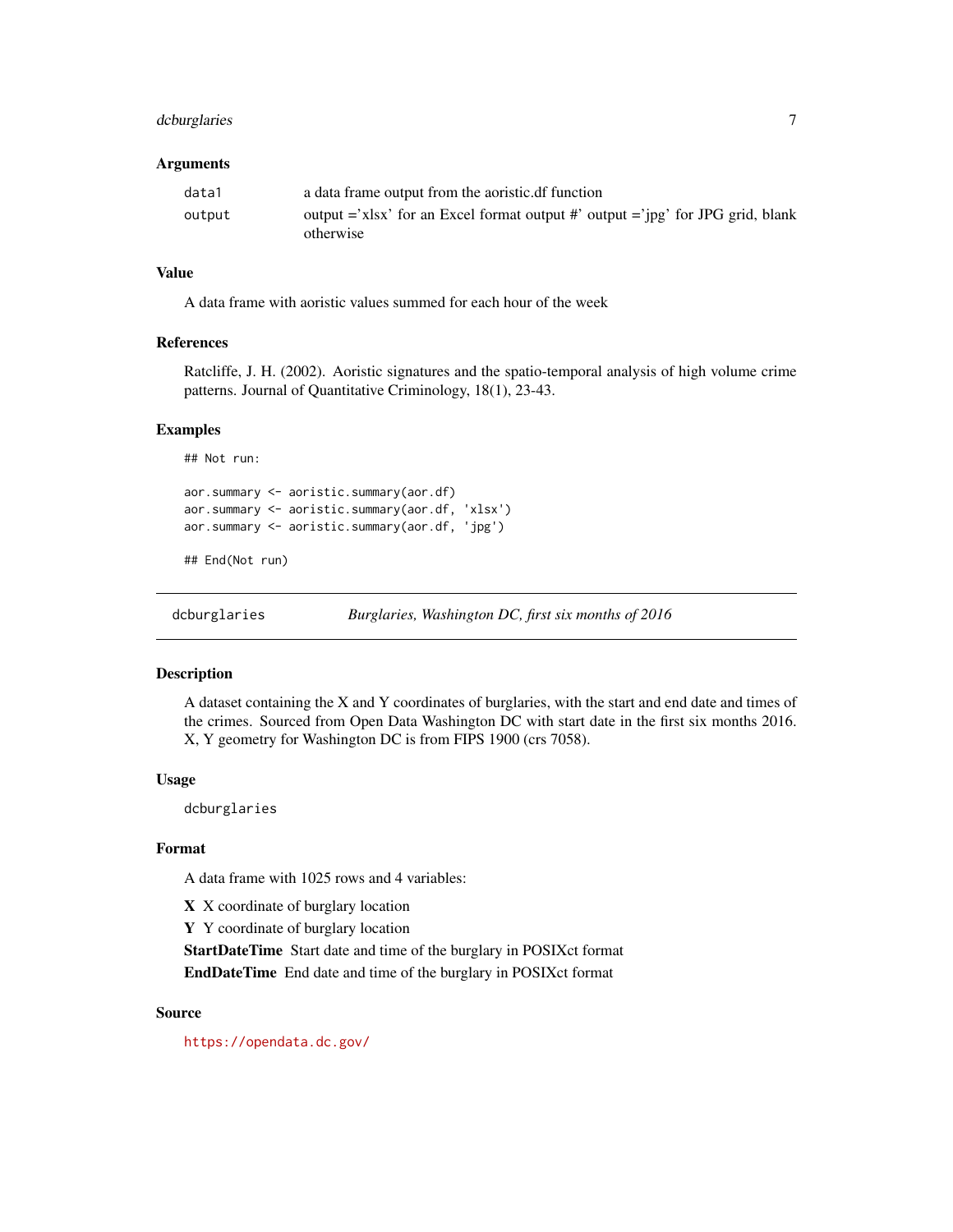<span id="page-7-0"></span>

#### **Description**

A dataset containing the summarized output generated by aoristic.summary() on the data frame produced by the aoristic function aoristic.df(dcburglaries, ...).

# Usage

dcburgsum

#### Format

A data frame with 24 observations and 8 variables:

Range The hour represented by the column, in 24 hour format

Mon Sum of aoristic values for Mondays by hour

Tue Sum of aoristic values for Tuesdays by hour

Wed Sum of aoristic values for Wednesdays by hour

Thu Sum of aoristic values for Thursdays by hour

Fri Sum of aoristic values for Fridays by hour

Sat Sum of aoristic values for Saturdays by hour

Sun Sum of aoristic values for Sundays by hour

NYburg *Residential burglaries, Manhattan borough, New York City, NY, 2019*

#### Description

A dataset with a residential burglaries in the Borough of Manhattan, New York City, NY for 2019. Data include start and end date-times, and coordinates.

#### Usage

NYburg

#### Format

A data frame with 1233 rows and 6 variables:

CMPLNT\_FR\_DT Crime from date in Date format CMPLNT\_FR\_TM Crime from time in number format CMPLNT\_TO\_DT Crime to date in Date format CMPLNT\_TO\_TM Crime to time in number format X\_COORD\_CD X coordinate of crime event in state plane format Y\_COORD\_CD Y coordinate of crime event in state plane format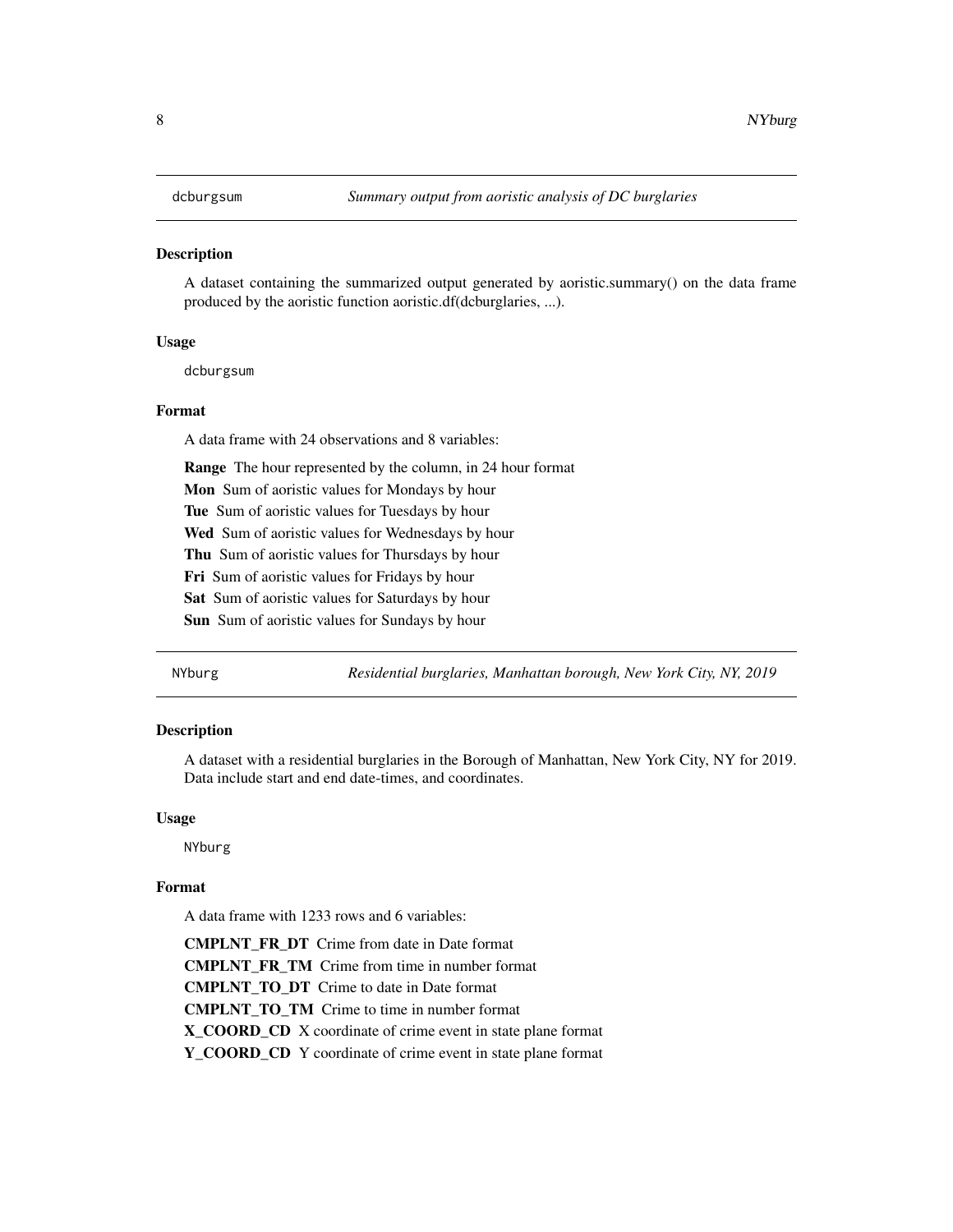NYburg 9

# Source

[https://data.cityofnewyork.us/Public-Safety/NYPD-Complaint-Data-Current-Year-To](https://data.cityofnewyork.us/Public-Safety/NYPD-Complaint-Data-Current-Year-To-Date-/5uac-w243/data)-Date-/ [5uac-w243/data](https://data.cityofnewyork.us/Public-Safety/NYPD-Complaint-Data-Current-Year-To-Date-/5uac-w243/data)